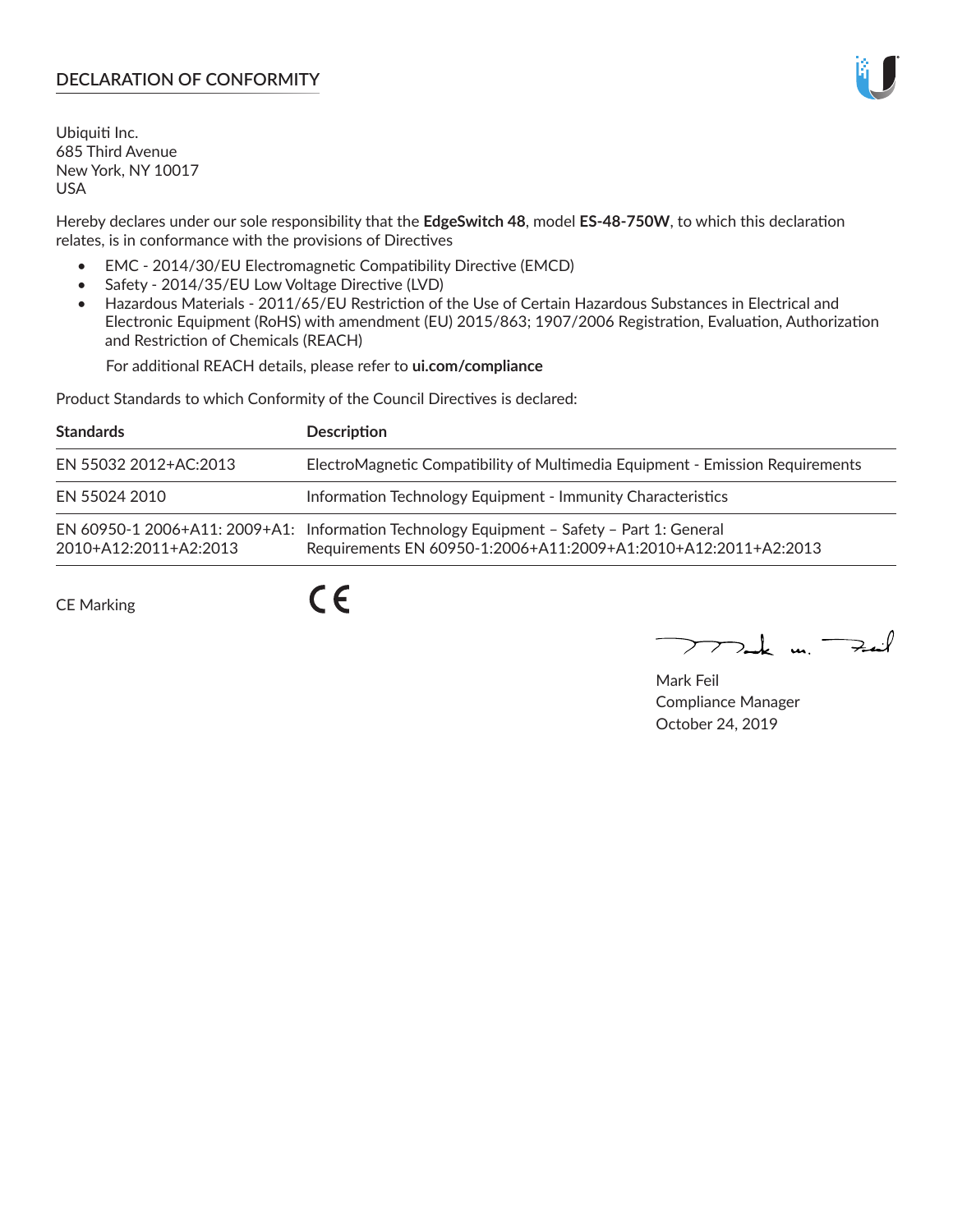# **DECLARATION OF CONFORMITY**



## **български** [Bulgarian]

С настоящото Ubiquiti декларира, че това устройство ES-48-750W е в съответствие със съществените изисквания и други приложими разпоредби на Директиви 2014/30/ЕС, 2014/35/ЕС.

## **Hrvatski** [Croatian]

Ubiquiti ovim putem izjavljuje da je ovaj uređaj ES-48-750W sukladan osnovnim zahtjevima i ostalim bitnim odredbama Direktiva 2014/30/EU, 2014/35/EU.

# **Čeština** [Czech]

Ubiquiti tímto prohlašuje, že toto ES-48-750W zařízení, je ve shodě se základními požadavky a dalšími příslušnými ustanoveními směrnic 2014/30/EU, 2014/35/EU.

## **Dansk** [Danish]

Hermed, Ubiquiti, erklærer at denne ES-48-750W enhed, er i overensstemmelse med de væsentlige krav og øvrige relevante krav i direktiver 2014/30/EU, 2014/35/EU.

## **Nederlands** [Dutch]

Hierbij verklaart Ubiquiti, dat deze ES-48-750W apparaat, in overeenstemming is met de essentiële eisen en de andere relevante bepalingen van richtlijnen 2014/30/EU, 2014/35/EU.

### **English**

Hereby, Ubiquiti, declares that this ES-48-750W device, is in compliance with the essential requirements and other relevant provisions of Directives 2014/30/EU, 2014/35/EU.

### **Eesti keel** [Estonian]

Käesolevaga Ubiquiti kinnitab, et antud ES-48-750W seade, on vastavus olulistele nõuetele ja teistele asjakohastele sätetele direktiivide 2014/30/EL, 2014/35/EL.

### **Suomi** [Finnish]

Täten Ubiquiti vakuuttaa, että tämä ES-48-750W laite, on yhdenmukainen olennaisten vaatimusten ja muiden sitä koskevien direktiivien 2014/30/EU, 2014/35/EU.

### **Français** [French]

Par la présente Ubiquiti déclare que l'appareil ES-48-750W, est conforme aux exigences essentielles et aux autres dispositions pertinentes des directives 2014/30/UE, 2014/35/UE.

### **Deutsch** [German]

Hiermit erklärt Ubiquiti, dass sich dieses ES-48-750W Gerät, in Übereinstimmung mit den grundlegenden Anforderungen und den anderen relevanten Vorschriften der Richtlinien 2014/30/EU, 2014/35/EU befindet.

### **Ελληνικά** [Greek]

Δια του παρόντος, Ubiquiti, δηλώνει ότι αυτή η συσκευή ES-48-750W, είναι σε συμμόρφωση με τις βασικές απαιτήσεις και τις λοιπές σχετικές διατάξεις των οδηγιών 2014/30/EE, 2014/35/EE.

### **Magyar** [Hungarian]

Ezennel Ubiquiti kijelenti, hogy ez a ES-48-750W készülék megfelel az alapvető követelményeknek és más vonatkozó 2014/30/EU, 2014/35/EU irányelvek rendelkezéseit.

### **Íslenska** [Icelandic]

Hér, Ubiquiti, því yfir að þetta ES-48-750W tæki er í samræmi við grunnkröfur og önnur viðeigandi ákvæði tilskipana 2014/30/ESB, 2014/35/ESB.

### **Italiano** [Italian]

Con la presente, Ubiquiti, dichiara che questo dispositivo ES-48-750W, è conforme ai requisiti essenziali ed alle altre disposizioni pertinenti delle direttive 2014/30/UE, 2014/35/UE.